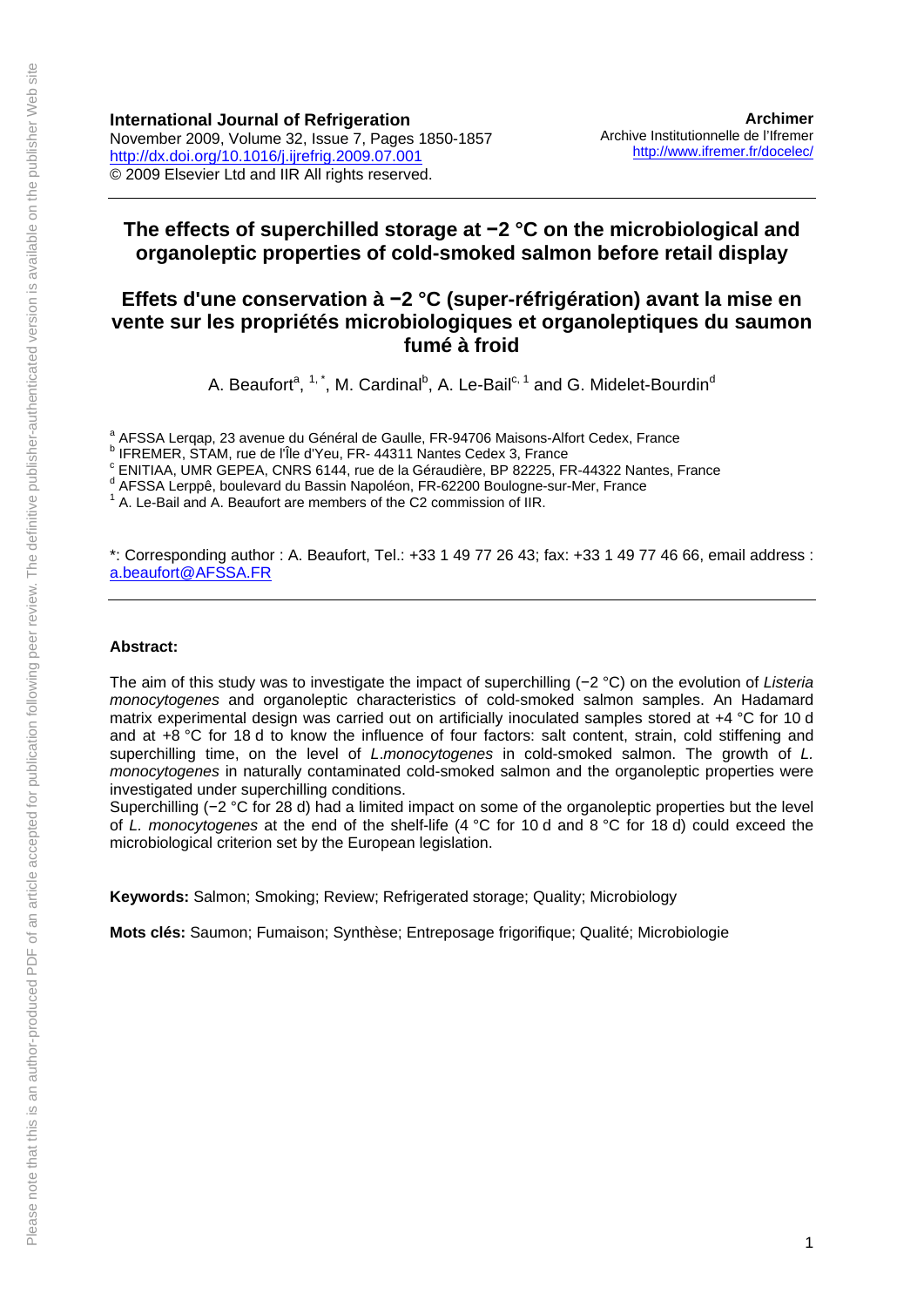### **Nomenclature**

| CFU                |                     |  |  |  |  |
|--------------------|---------------------|--|--|--|--|
| С                  | colony forming unit |  |  |  |  |
|                    | control             |  |  |  |  |
| QC                 | quality coefficient |  |  |  |  |
| SC                 |                     |  |  |  |  |
| <b>SD</b>          | superchilling       |  |  |  |  |
| W                  | standard deviation  |  |  |  |  |
|                    | week                |  |  |  |  |
| $\mu_{\text{max}}$ | maximum growth rate |  |  |  |  |

# **1. Introduction**

Cold-smoked salmon is consumed year-round by consumers, especially in France where it is highly regarded. Nevertheless, a peak of consumption is observed in December during the holiday period (Bergis, 2002). Cold-smoked salmon can be stored either above 0 °C or at freezing temperature at the industrial level before being dispatched to shops and supermarkets. Freezing and frozen storage permit an extended shelf-life, but freezing modifies the structure of the organoleptic properties of the product as compared to superchilling for mullet and yellowtail fish (Lee and Toledo, 1984). Superchilling may be considered to be an innovative technology in that it consists of storing food just above the initial freezing temperature (e.g. at -2 °C/-3 °C for cold-smoked salmon for which the initial freezing temperature is around  $-4$  °C  $/$  -5 °C depending on salt content) for several weeks before retail display. Nevertheless, there is a lack of information regarding this technique in the available literature. The regulatory authorities are also sometimes embarrassed by this technique, in which the temperature domain may be considered to be quasi-freezing. This technique may be of interest for industry; however, undesired effects may occur such as the growth of *Listeria monocytogenes* which is one of the major pathogenic strain contaminating smoked salmon and also sensory changes. There is thus a need to investigated this technique. The objective of this paper is to investigate the impact of superchilling on the quality attributes of cold-smoked salmon and the possible benefit in terms of microbial quality.

# **2. Material and methods**

### **2.1. Experimental design for testing the effect of four parameters on the level of**  *Listeria monocytogenes* **on artificially contaminated samples**

A Hadamard matrix with four parameters (water-phase salt, cold stiffening before slicing, kinetic characteristics of the strain, and superchilling duration) was performed to assess the impact of these factors on the level of *L. monocytogenes* reached during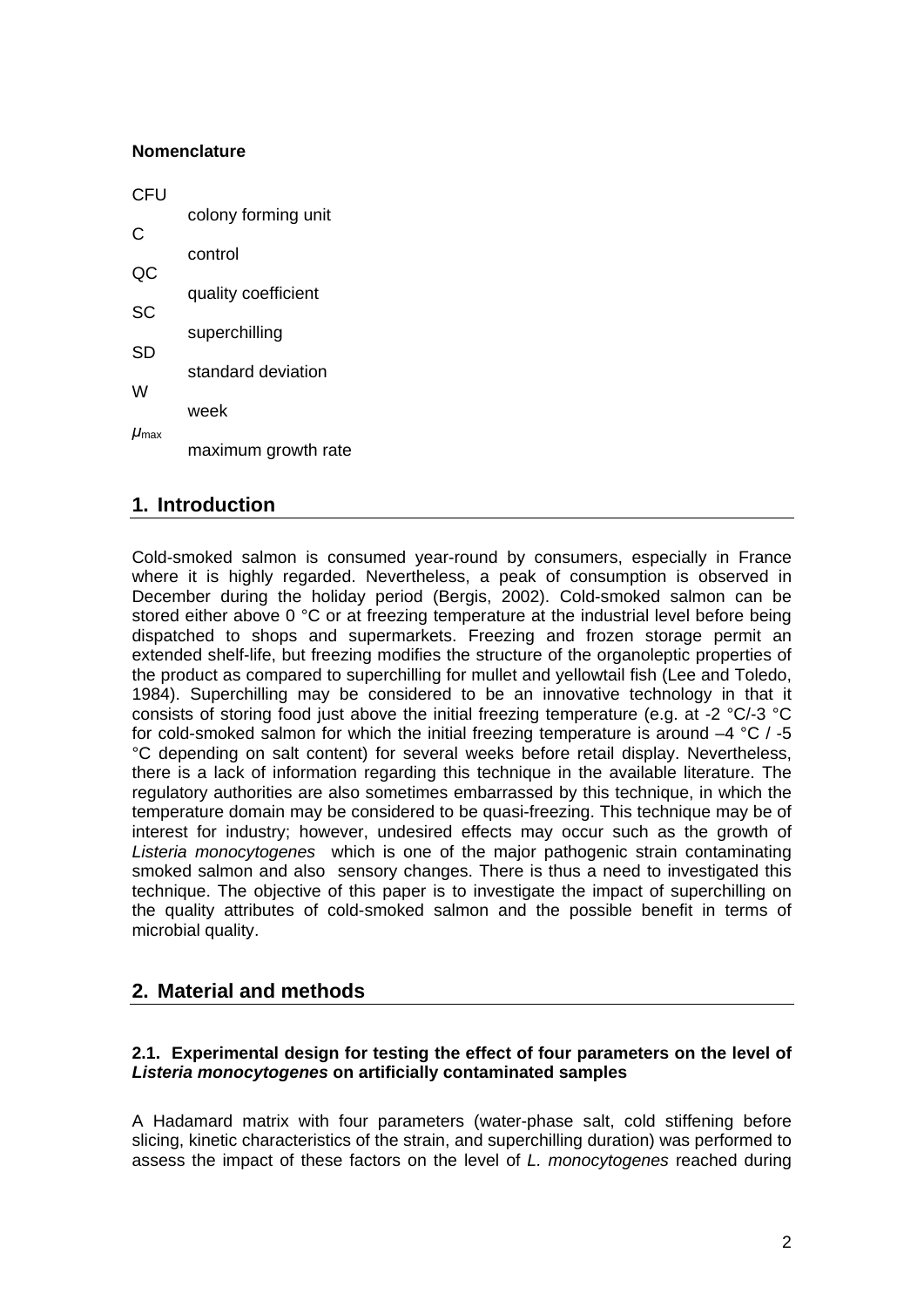storage at 4 °C for 10 days and 8 °C for 18 days. Cold stiffening consisted of subjecting samples to a partial freeze down to -12°C. This technique is common in industry to facilitate the slicing of cold-smoked salmon. Two levels were selected for NaCl, characteristics of the strain, cold stiffening and 3 levels were selected for superchilling duration. A complete factorial design (24 assays) was used. The first considered factor was the water-phase salt (WPS), which is the salt content (in g of salt per 100 g on a wet basis) divided by the water content. Low level and high level of WPS were equal respectively to 5.02 g per 100 ml and 6.27 g per 100 ml. Measurements were performed according to the procedures described by Leroi et al. (2000). Considering WPS, the 2 batches may be considered in the middle of the range of commercial the smoked salmon (Cornu et al., 2006).

For the second factor, 2 strains of *L. monocytogenes* of serovar 1/2a were used. These 2 strains were selected from the results of a previous study. In this previous study, 19 strains of *Listeria monocytogenes* isolated from cold-smoked salmon were compared for their maximal growth rate in ionized ground salmon at 8 °C. The  $\mu_{\text{max}}$  were obtained by fitting the model of Baranyi and Roberts (1994) to the results of growth of *L. monocytogenes*. We selected for the present experiment the strain TQA 172 with the lowest  $\mu_{\text{max}}$  (0.27 d<sup>-1</sup>) and the strain TQA 131 with the highest  $\mu_{\text{max}}$  (0.93 d<sup>-1</sup>).

For cold stiffening, the 2 levels of classification were presence or absence, and the three superchilling durations were 0, 14 and 28 days.

For the 2 batches used (one with the low WPS and one with the high WPS), the results obtained (from 2 samples per batch) for physicochemical characteristics were respectively 6.09 ( $\sigma$  = 0.03) and 6.12 ( $\sigma$  = 0.25) for pH, 5.02 ( $\sigma$  = 0.50) and 6.27 ( $\sigma$  = 0.11) for water-phase salt (in g per 100 ml), 1.07 ( $\sigma$  = 0.03) and 1.02 ( $\sigma$  = 0.20) for phenolic compounds (in mg per 100 g). All the samples were frozen to  $-18$  °C and for each assay, a challenge test was performed. Four slices of cold-smoked salmon were thawed at 20-22°C over a maximal time of 1 h and a rectangle of salmon weighing 17 g was cut from each slice.

In order to prepare the inoculum, the content of one cryotube was thawed, diluted 1:10 in tryptone soya broth (AES, Combourg, France) and cultured for seven days at 10°C. This first preculture was diluted 1:10 in tryptone soya broth and cultured for seven days at 10°C. This suspension was diluted 1/105 in tryptone salt (AES), then diluted 1:2 to obtain the inoculum suspension at a mean level of 8.1 x 103 CFU per milliliter. A 0.1 ml volume of this inoculation suspension was spread onto each sample, which was then folded, so that the inoculum was sandwiched between the 2 layers. The folded rectangles were then vacuum-packaged in oxygen-impermeable film. A specific refrigeration system using Peltier elements was used to superchill the products. Two programs were applied in order to achieve a negative temperature before storage took place: either a drop in temperature after processing to reach -2 °C (for "without stiffening samples") or a drop in temperature to -12 °C to facilitate slicing followed by a rise to -2 °C, which corresponds to the current industrial practice (temperature rise during slicing and packaging). Cold-smoked salmon was either stored directly at 4 °C for 10 days and at 8 °C for 18 days just after processing or kept at -2 °C for 14 or 28 days before being stored at 4 °C for 10 days and at 8 °C for 18 days. Storage at 4 °C was intended to simulate a controlled cold chain during transportation and storage at 8 °C was intended to simulate a domestic setting. The absence of *L. monocytogenes* in the product before inoculation was checked (Anonymous, 1997).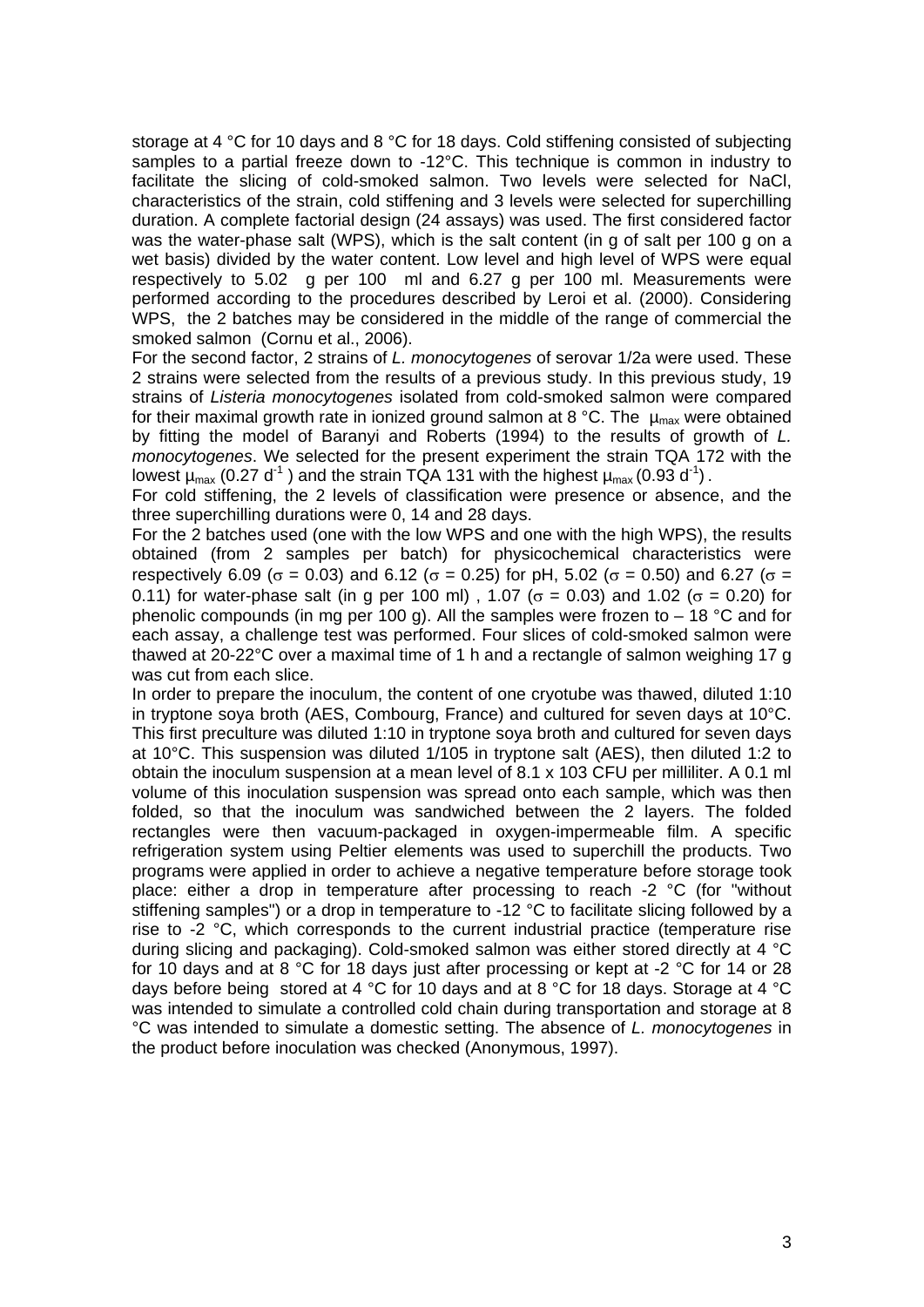### **2.2. Industrial samples for following the development of** *Listeria monocytogenes* **in naturally contaminated cold-smoked salmon**

Five processing plants owned by different companies were selected to obtain a large variety of samples. From each plant, 40 batches of vacuum-packed cold-smoked salmon (a batch = 42 cold-smoked salmon samples composed of 4 vacuum packed slices, processed the same day in a smokehouse) were brought back to the laboratory in chilled conditions (4 °C) immediately after processing. Nine samples per batch were analyzed (Week 0), 9 samples were stored at 4  $^{\circ}$ C, 12 samples were stored at  $-2$   $^{\circ}$ C for 14 days and 12 samples were stored at  $-2$  °C for 28 days and were analyzed as shown in Figure 1.

### **2.3. Detection and enumeration of** *Listeria monocytogenes*

Enumeration of *L. monocytogenes* was performed at week 0 (W0) (the day of reception of products at laboratory) and after 14, 21 and 28 days of storage. To quantify low concentrations of *L. monocytogenes*, a membrane filtration method was performed. This method permits the enumeration of *L. monocytogenes* to a lower limit of 0.2 CFU  $q<sup>-1</sup>$  (Gnanou Besse et al., 2004). Three different suspensions (5, 15 and 30 ml) of coldsmoked salmon homogenate were treated with 0.83 % Tween 80 at 10 % and 0.83 % trypsin 1:250 stock solutions prepared in phosphate buffer pH 7.5, for 20-25 min at 37 °C in a water-bath shaker. The suspensions were then filtered in single-use filtration units with an effective 12.25-cm<sup>2</sup> filtration area (MicroFunnel™ Filter Funnels, VWR, Fontenay sous Bois, France) with a 0.45 µm pore-size membrane (4.7 cm diameter) composed of mixed cellulose esters (Millipore, Saint-Quentin in Yvelines, France). The filters were laid on agar *Listeria* according to Ottaviani and Agosti (ALOA) (AES, Combourg, France) and incubated for 48 h at 37 °C. For enumeration, only filters containing less than 100 colonies were counted and the volume of suspension analysed was recorded. With this method, *L. moncytogenes* appears as blue colony without a halo. Ten typical blue colonies had to be spotted inoculated on an ALOA plate and incubated for 24 h at 37 °C to read the halo formation. To quantify high numbers of *L. monocytogenes*, 17 g of salmon were homogenized with 153 ml of tryptone salt solution using a Stomacher blender. Ten-fold serial dilutions were made in tryptone salt diluent. One ml of the first decimal dilution was spread on three plates of agar designed for *Listeria* growth according to Ottavioni and Agostini (ALOA) (AES Laboratories), and 0.1 ml of each subsequent dilution was spread on one ALOA agar plate. Plates were then incubated at 37 °C for 24 h and 48 h. Presumptive isolates were confirmed (Anonymous, 1998). Detection of *L. monocytogenes* was performed by the "ALOA One Day" method (International Reference Method NF EN ISO 11290-1, and validated analytical protocol AFNOR no. 10/3-09/00). Twenty-five grams of the cold-smoked salmon sample was diluted at 1:10 in Fraser 1:2 broth. After 24 h of incubation at 30°C, 0.1 ml of homogenate was spread over ALOA agar which was then incubated for 24 h at 37 °C.

### **2.4. Enumeration of aerobic psychrotrophic flora**

Total aerobic psychrotrophic flora (TAPF) was plated on Long and Hammer (LH) agar after incubation for 5 days at 15 °C (van Spreekens, 1974).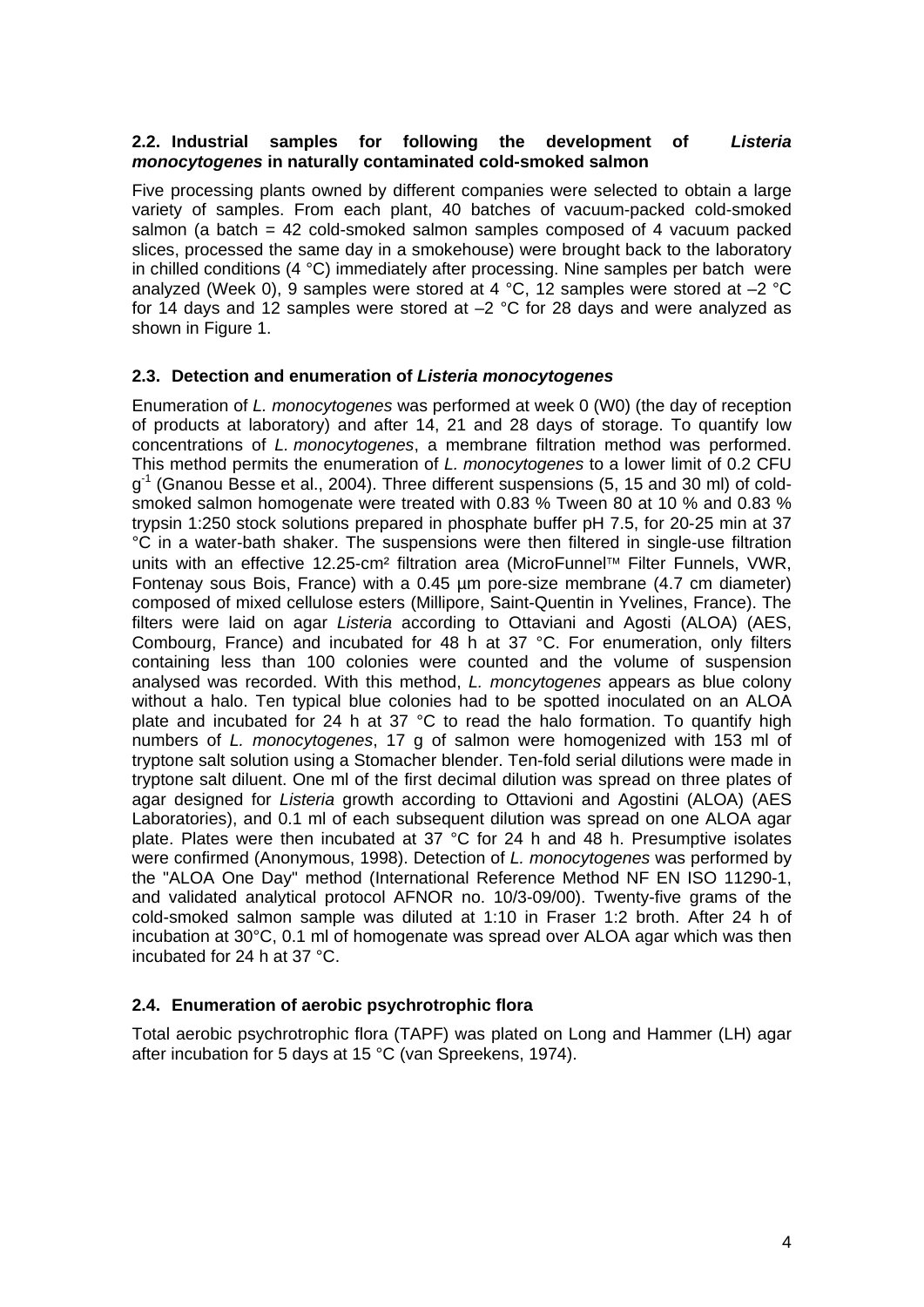### **2.5. Experimental design for testing the effect of superchilling on sensory qualities**

To test the effect of a period of superchilling at -2 °C on the sensory characteristics of cold-smoked salmon, three products were processed, each one coming from a different company. The same protocol was followed for these products, but the results from only one sample will be presented here as an example. This product was salted by the injection technique (using a specific brine instead of dry salt salting) to a level of 5.6 g of salt for 100 ml of water phase ( $\sigma$  = 0.7) and smoked for 2 h 15 min at 22 °C to reach 1.20 ( $\sigma$  = 0.15) mg of phenol for 100 g of product. Cold-smoked salmon was presented in packages of four slices. The day of processing and after packaging, sample was divided into three sub sets : the first one (Control = C) was the control sample stored 10 days at 4 °C then 18 days at 8 °C, the second one (superchilling 14 days at -2 °C = SC14) and the third one (superchilling 28 days at -2  $^{\circ}$ C = SC28) was respectively kept 14 days and 28 days at -2 °C, before being stored in the same refrigeration conditions as the control sample. Each sample (Control, SC14, SC28) was evaluated by the trained panel after 2, 3 and 4 weeks of storage. The initial count of total psychrotrophic flora in the control sample (C) was 2.4 log CFU  $q^{-1}$ ( $\sigma$  = 2.1).

A descriptive test with conventional profiling was carried out on cold-smoked salmon processed according to an industrial procedure (Stone et al., 1974). The samples were scored by twenty panellists belonging to the IFREMER staff with substantial experience in evaluating cold-smoked salmon (Brillet et al., 2005; Cardinal et al., 2004; Leroi et al., 2001). The sessions took place in individually partitioned booths (Anonymous, 1995) equipped with a computerised system (Fizz system, Biosystèmes, Dijon, France). Panellists rated the sensory attributes on a continuous unstructured line scale from low intensity (0) to high intensity (10).

Descriptors related to the odour, appearance, texture and flavour of the cold-smoked salmon slices were evaluated in the following order – for odour: global intensity, smoke note, raw salmon, herring, vegetable / herb, amine, sour, and rancid rubber; for appearance: orange colour, pink colour, homogeneity of colour, fatty aspect, translucent appearance, and no tearing of the slices (brittleness); for texture: firmness, crunchy texture, melting texture, fatty texture, and pasty texture; and for flavour: global intensity, smoke note, raw salmon, herring, vegetable / herb, salty taste, acid taste, amine, sour, rancid, and rubber.

Once the sensory criteria were scored, the panellists were asked to classify samples into three classes defined by a spoilage level on the basis of odour and flavour evaluation: class 1, no spoilage; class 2: weak to medium spoilage; and class 3: strong spoilage. A quality coefficient (QC) was calculated as follows (Leroi et al., 2001): QC  $=$  $[(1 \times \% \text{ class } 1) + (2 \times \% \text{ class } 2) + (3 \times \% \text{ class } 3)]/100$ . A sample was rejected when QC was higher than 2, meaning that at least 50 % of the panellists scored the sample as belonging to class 3.

On the day of sensory analysis, the packages of cold-smoked salmon were opened and kept open for 15 minutes at ambient temperature, after which each slice was individually repacked in aluminium foil. A cold-smoked salmon sample was presented in each session with the two other industrially processed samples. Products were assigned 3-digit numbers, randomized, and served simultaneously.

### **2.6. Statistical analysis**

Statistical t-test was performed to compare water phase salt (WPS), with  $\alpha = 0.10$ . Multifactor analysis of variance with Statgraphics Plus 3.1 software (Sigma Plus, Paris, France) was carried out on data concerning the level of *L. monocytogenes* found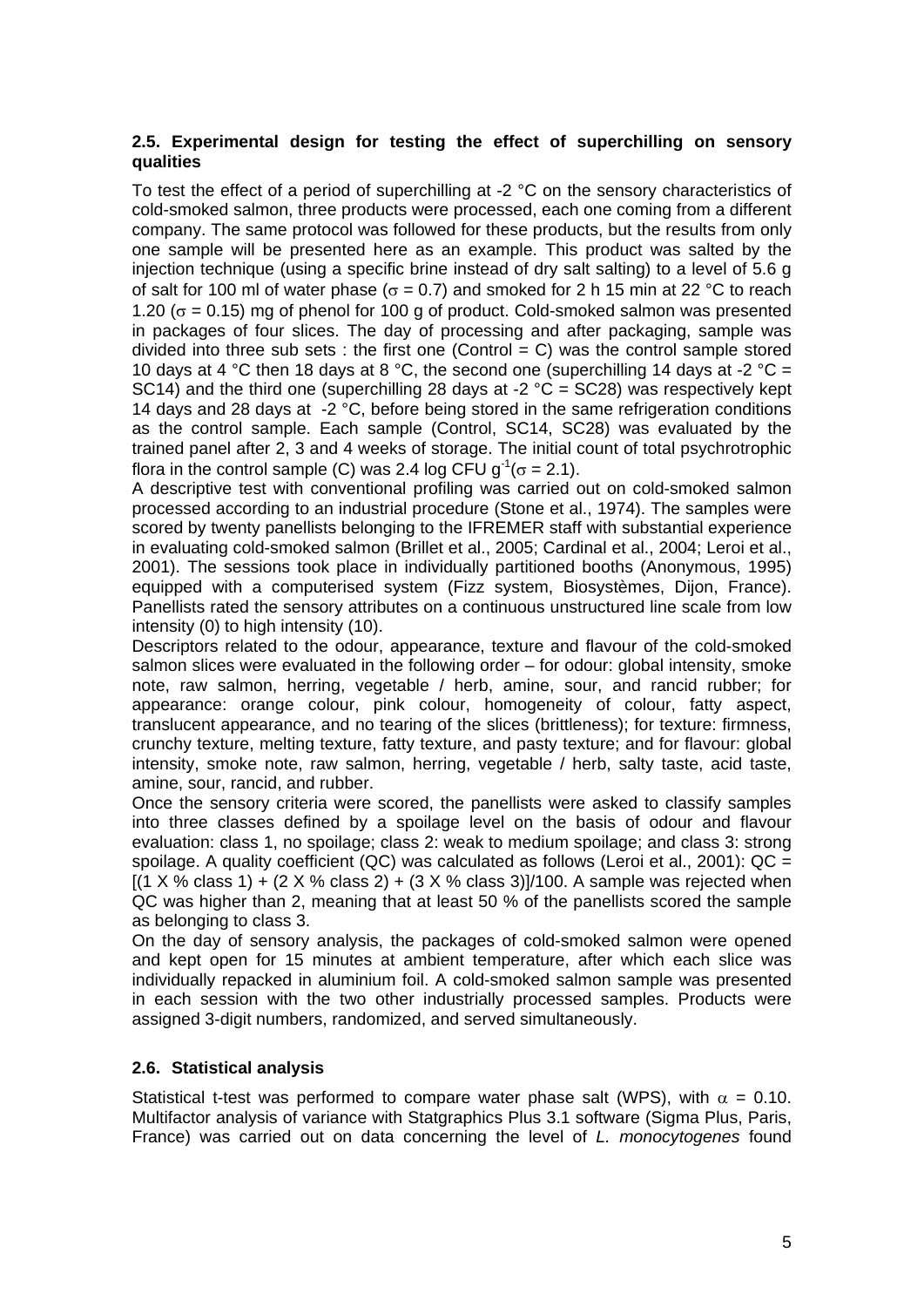during storage at 4 °C for 10 days and 8 °C for 18 days in artificially inoculated samples (Hadamard matrix) and on the sensory data.

For the data concerning the level of *L. monocytogenes,* after artificial inoculation (Hadamard matrix), multiple comparisons were also performed.

For the sensory data, the statistical significance level was set at *P <* 0.05. The factors included in the treatment were "superchilling" with levels of 0, 14 and 28 days, "time of storage" with levels 2, 3 and 4 weeks of refrigerated storage and also the factor "panellist". To avoid sanitary risks with *Listeria* after the longer storage at -2 °C (28 days), these products were not consumed by the panel at week 4, so for texture and flavour parameters, the analysis only takes weeks 2 and 3 into account.

# **3. Results**

#### **3.1. Effect of four parameters on the level of** *Listeria monocytogenes* **on artificially contaminated samples**

The increases of *L. monocytogenes* on artificially contaminated samples of coldsmoked salmon during the storage at 4  $^{\circ}$ C for 10 days and at 8  $^{\circ}$ C for 18 days were calculated for the different combinations of factors (Tables 1 and 2). An analysis of variance (Table 3) was performed to test the effect of each parameter on the increase of *L. monocytogenes* during storage at 4 °C for 10 days and at 8 °C for 18 days, and the results were completed by multiple comparisons (results not shown). The most influential parameter is the inoculated strain and the multiple comparisons pointed out that the increase of *L. monocytogenes* was higher when the cold-smoked salmon was inoculated with the more rapid strain: the mean increase for a shelf-life of 21 days was 3.30 log CFU g<sup>-1</sup> with strain TQA 131 whose  $\mu_{max} = 0.93$  d<sup>-1</sup> when grown in ionised ground smoked salmon and 1.43 log CFU  $g^{-1}$  with the strain TQA 172 whose  $\mu_{max} =$ 0.27  $d^1$ . This effect was observed on and after the 14<sup>th</sup> day of storage at 4 °C for 10 days and 8 °C for 18 days. The duration of superchilling affected the increase of *L. monocytogenes* too: for example, the mean increase at the end of a shelf-life of 28 days was 2.45 log CFU  $g^{-1}$  when there was no superchilling and 3.95 log CFU  $g^{-1}$  when the duration of the superchilling was 28 days. An increase of the water-phase salt from 5.02 g per 100 ml to 6.27 g per 100 ml resulted in a lower increase on and after the 21<sup>st</sup> day of storage above  $0^{\circ}$ C: the mean increase for a shelf-life of 21 days was 2.73 log CFU  $g^{-1}$  for a WPS of 5.02 g per 100 ml and 1.99 log CFU  $g^{-1}$  for a WPS of 6.27 g per 100 ml. Cold stiffening did not have any detectable effect.

Neither the physicochemical characteristics (except WPS) nor the total aerobic psychrotrophic flora between the 2 batches of cold-smoked salmon may explain the differences relating to the results. The physicochemical characteristics (pH, phenolic compounds) and the level of total aerobic psychrotrophic flora of the 2 batches were close. The mean number of total aerobic psychrotrophic flora (obtained from 12 samples) was 2.30 log CFU g<sup>-1</sup> ( $\sigma$  = 0.29) for one batch and 2.24 log CFU g<sup>-1</sup> ( $\sigma$  = 0.46) for the other (results not shown).

#### **3.2. Effects of storage at -2°C on the development of** *Listeria monocytogenes* **in naturally contaminated cold-smoked salmon**

Forty batches (40 batches  $x$  9 products analyzed at W0 = 360 products analyzed) of cold-smoked salmon samples were analyzed. Twelve of these 40 batches (27.5 % of the analyzed batches) and 26 products of 360 analyzed were positive for *L. monocytogenes* upon their reception at the laboratory at analysis week 0 (W0) (Fig. 2).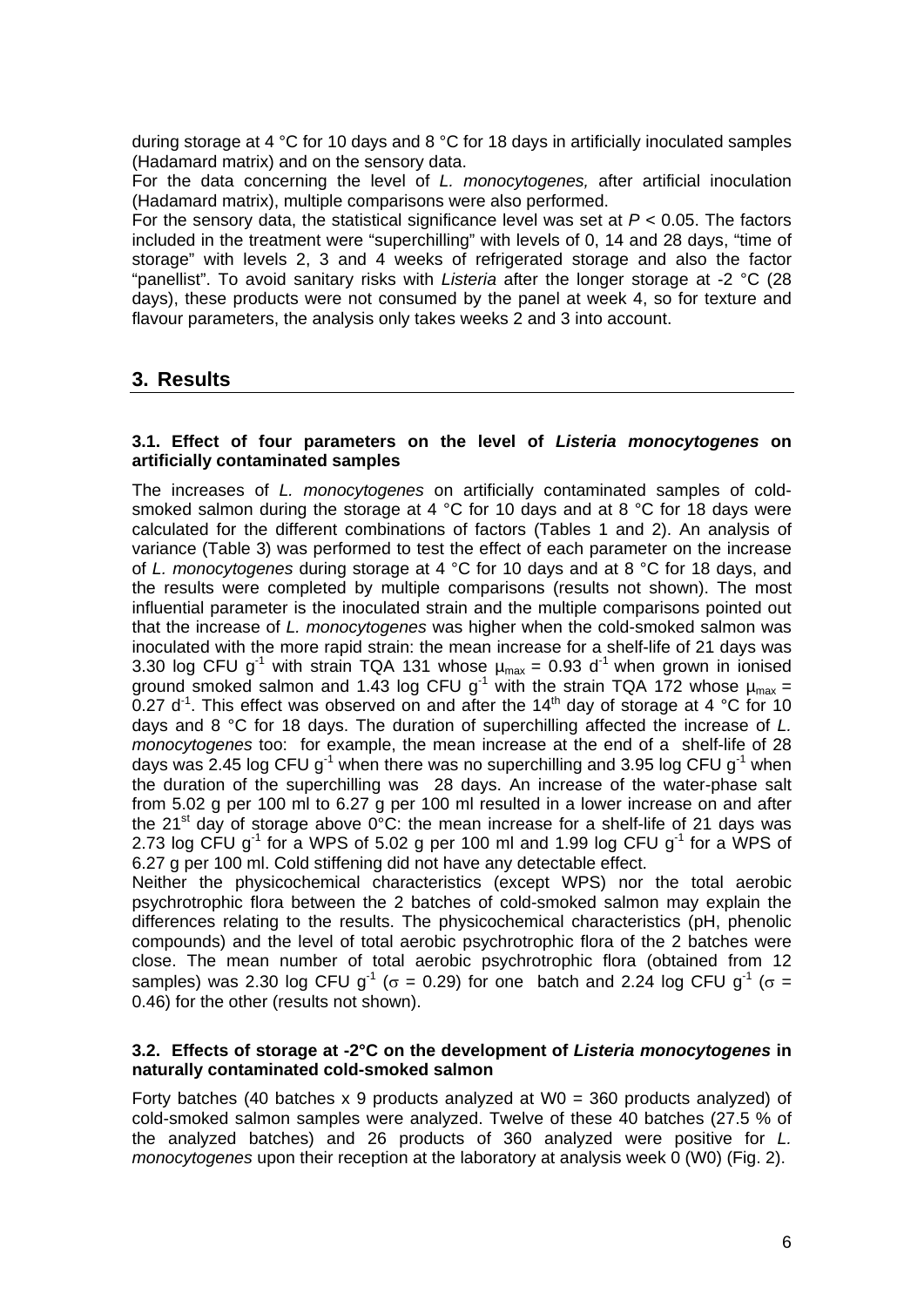The prevalence of *L. monocytogenes* was between 21 and 30 % during the totality of storage at 4 °C for 10 days and 8 °C for 18 days (CW2, CW3 and CW4). We observed that the prevalence of *L. monocytogenes* was the same in the cold-smoked salmon stored for 14 days at -2 °C and then shifted at 4 °C for 10 days and 8 °C for 18 days (SC14W2, SC14W3 and SC14W4) compared to the products only stored above 0 °C (CW2, CW3 and CW4). On the other hand, at W0 after storage at -2 °C for 28 days (SC28W0), only 9.1% of samples were contaminated with *L. monocytogenes*. The prevalence of *L. monocytogenes* then increased during the storage at 4 °C for 10 days and 8 °C for 18 days and was approximately 39 % at the end of the storage (SC28W4).

At week 0 (CW0), the enumeration of *L. monocytogenes* was still below 100 CFU g-1 (Fig. 3), 100 CFU  $g^{-1}$  being the maximum limit given by the European Regulation for these products (Anonymous, 2005). This 100 CFU  $q^{-1}$  limit was exceeded in about 12 % of products analyzed at the end of the storage at 4 °C for 10 days and 8 °C for 18 days (CW4). At week 0 after storage at -2  $\degree$ C for 14 days (SC14W0) and 28 days (SC28W0), the products were contaminated with less than 100 CFU  $g<sup>-1</sup>$ . At week 4 of above 0 °C storage, following storage at -2 °C for 14 days (SC14W4), 12% of the positive products were above the 100 CFU  $g^{-1}$  limit. At analysis week 4 (SC28W4), 21 % of positive samples were above the 100 CFU  $q^{-1}$  limit.

### **3.3. Effect of superchilling on sensory characteristics**

The analysis of variance allows the main sensory criteria affected by the "superchilling" treatment to be identified. The main criteria affected were global, the vegetable and rancid odours, and the pink colour. For the odour criteria, the difference between samples kept for 28 days at -2 °C and analyzed after 4 weeks and the control sample is significant. Regarding vegetable and rancid odour, even though the results were significant, the scores were low all along the storage and the difference is likely due to only a few panellists who were more sensitive to these criteria.

The pink colour seemed more intense in products stored 14 or 28 days at -2 °C. whereas the control samples were a little bit more orange.

Figure 4 illustrates the evolution of these odour criteria and the appearance of salmon in the three superchilling treatments (0, 14 days and 28 days) based on the sensory profile measured at the end of storage. The analysis of variance performed on data from weeks 2 and 3 showed only a small significant superchilling effect on crunchy texture and on flavour; the flavour is slightly less "salmonish", and the taste is slightly more acidic.

The evolution of the quality coefficient (QC), with values that do not exceed 1.3 confirms that none of the samples developed any sign of spoilage.

# **4. Discussion**

At the end of the storage of the products, the prevalence of *Listeria monocytogenes* as well as on the contamination levels were different in the products stored above 0 °C and those stored in superchillig for 28 days at  $-2$  °C and above 0 °C. Other studies have observed different levels of initial contamination and prevalence in function of the industrial plant (Beaufort et al., 2007; Dauphin et al., 2001; Markkula et al., 2005; Midelet-Bourdin et al., 2007). In fact, the results observed for products stored for 14 days at -2 °C and at 4 °C for 10 days and 8 °C for 18 days were similar with those observed for the products only stored at 4 °C for 10 days and 8 °C for 18 days. In contrast, the presence of *L. monocytogenes* was important in the products stored for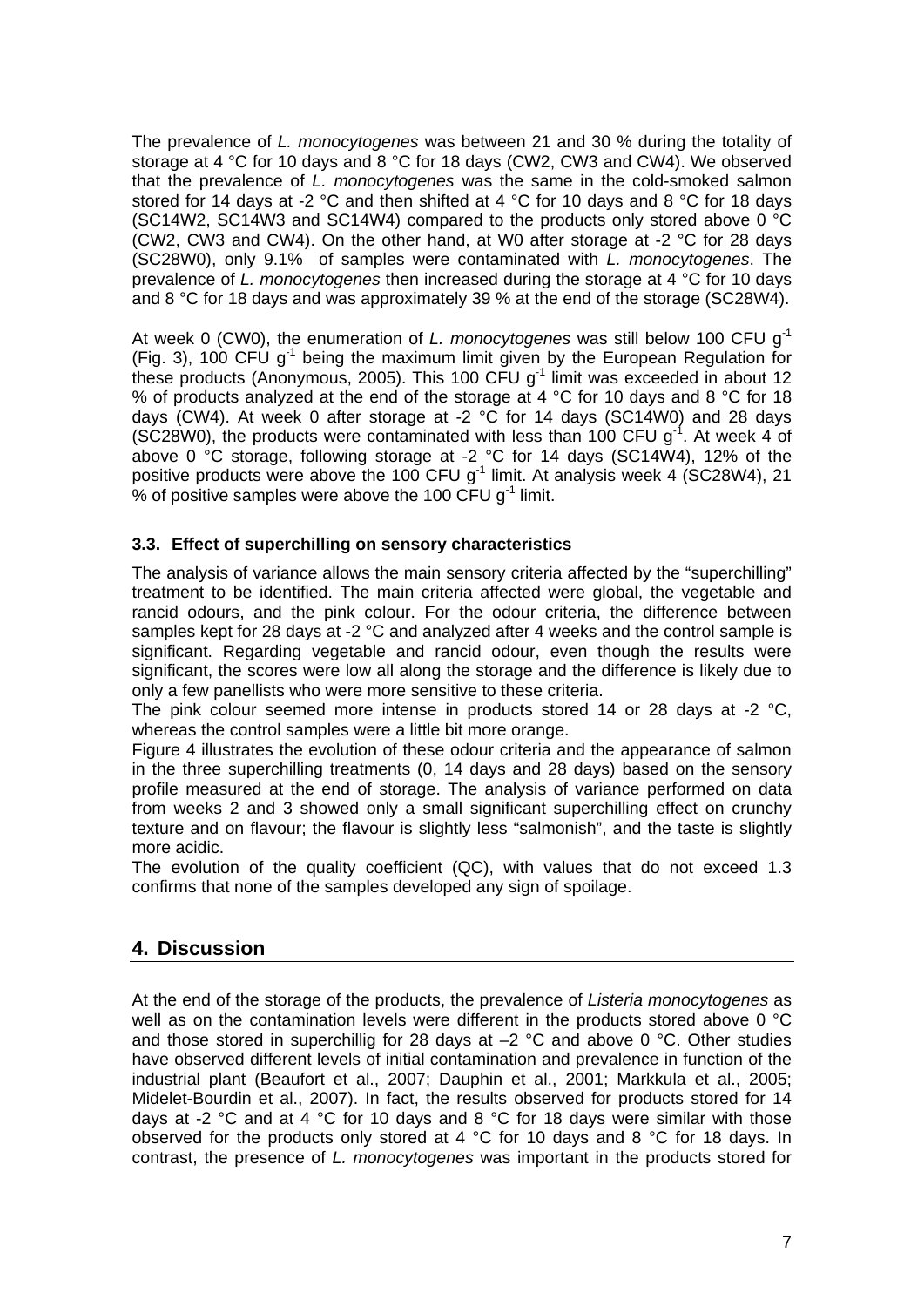28 days at -2  $\degree$ C and at 4  $\degree$ C for 10 days and 8  $\degree$ C for 18 days. The drop in the prevalence of *L. monocytogenes* after a long time at -2 °C could involve stress of the bacteria and shows the limits of the methods used for detection (Asperger et al., 1999; Cornu et al., 2002; Curiale and Lewis, 1994; Gnanou Besse et al., 2005; Midelet-Bourdin et al., 2007; Petran and Swanson, 1993). However, it should also be stressed out that *L. monocytogenes* was present in the products during the storage at 4 °C for 10 days and 8 °C for 18 days; this result could be due to the adaptation of the bacteria to low temperatures. For example, after 42 days of storing *Parapercis colias* at -1.5 °C, Bell et al. (1995) showed an increase of *L. monocytogenes*. We observed slight sensory modifications (in appearance, texture and odour) for products that were stored for 28 days at -2 °C and then stored for three or four weeks at 4 °C for 10 days and 8 °C for 18 days, as has also been highlighted in another study (Dunn and Rustad, 2008) on fresh salmon stored at -1.4 °C.

# **Conclusion**

The storage of cold-smoked salmon at -2 °C (superchilling process) for 14 days did not have any serious consequences on the quality of cold-smoked salmon compared to controls (absence of superchilling). However, the prevalence of *L. monocytogenes* was more important at the end of the storage of the products stored at -2 °C for 28 days (superchilling) and then above 0 °C at follow in comparison with the products stored above 0 °C or at –2 °C for 14 days and above then 0 °C at follow. Sensory parameters were modified at the end of the storage of the products at -2 °C for 28 days and above 0 °C at follow compared with the products stored above 0 °C or at  $-2$  °C for 14 days and above 0 °C at follow. It may therefore be useful to initiate further studies related to superchilling, applying periods of storage at -2 °C ranging from 14 to 28 days.

These results should help cold-smoked salmon producers toward advances in superchilling technology. They should also be useful in providing scientific data for a Quantitative Risk Assessment (QRA).

# **Acknowledgements**

This work has been supported by OFIMER, Office national Interprofessionnel des produits de la MER et de l'aquaculture (France).

The authors thank Laurence Bouhier, Stéphanie Copin, Josiane Cornet, Guylaine Leleu, Patricia Ng, and Sylvie Rudelle for technical support as well as the sensory panellists of IFREMER. Luc Guihard and Christophe Couedel are thanked for designing the heating-cooling system using Pelletier elements.

### **References**

Anonymous, 1995. NF V 09/105-1995. Directives générales pour l'implantation de locaux destinés à l'analyse sensorielle. Contrôle de la qualité des produits alimentaires–

Analyse sensorielle, AFNOR, Paris, France, 1995. 115-127.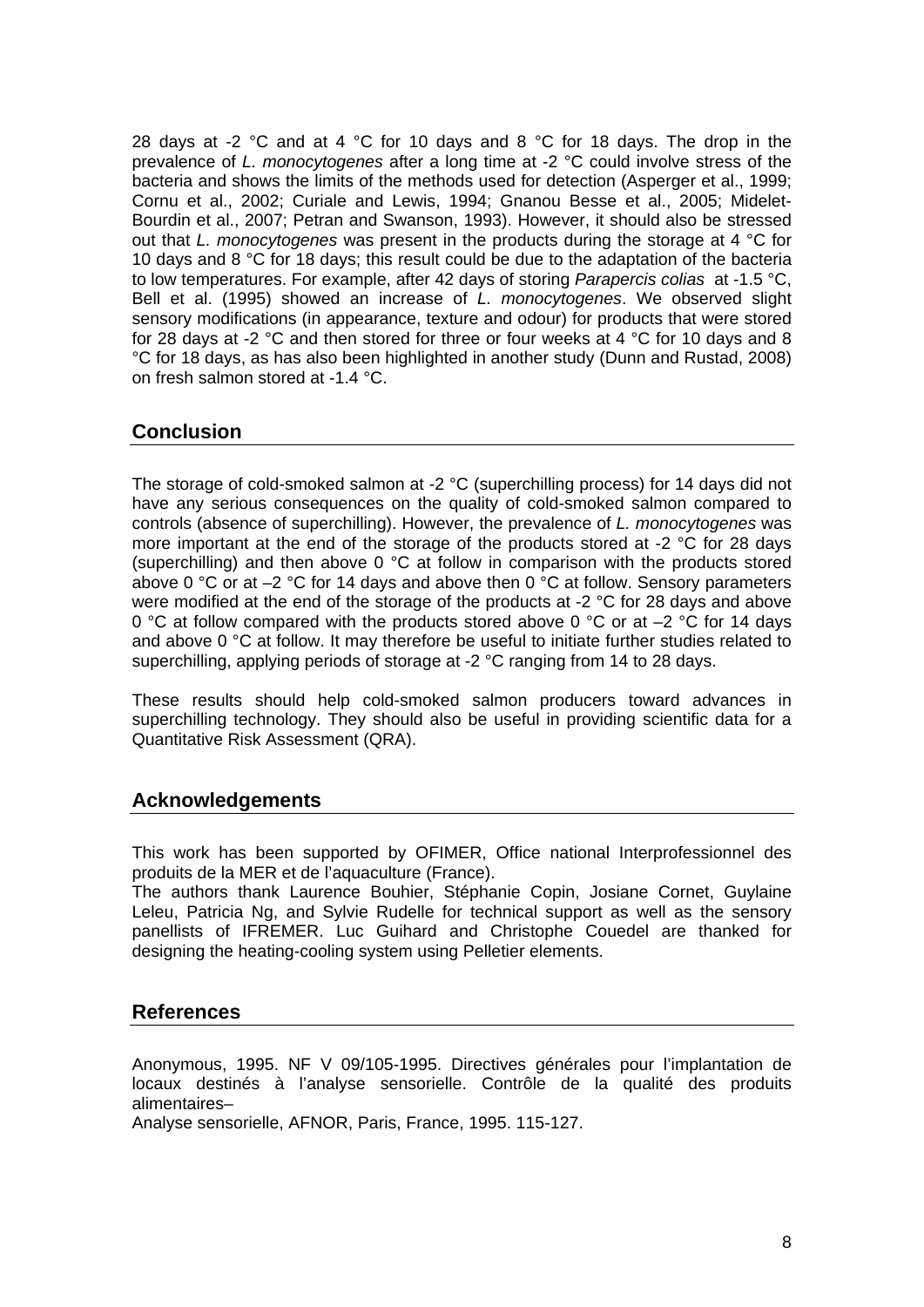Anonymous, 1997. NF EN ISO 11290/1-1997. Microbiology of food and animal feeding stuffs - Horizontal method for the detection and enumeration of *Listeria monocytogenes* - Part 1: Detection method. AFNOR, Paris, France, 1997.

Anonymous, 1998. NF EN ISO 11290/2-1998. Microbiology of food and animal feeding stuffs - Horizontal method for the detection and enumeration of *Listeria monocytogenes* -Part 2: Enumeration method. AFNOR, Paris, FRance, 1998.

Anonymous, 2005. Règlement (CE) n° 2073/2005 concernant les critères microbiologiques applicables aux denrées alimentaires. [http://www.securite](http://www.securite-alimentaire.public.lu/legislation/europeenne/criteresmicrobio2073-2005.pdf)[alimentaire.public.lu/legislation/europeenne/criteresmicrobio2073-2005.pdf.](http://www.securite-alimentaire.public.lu/legislation/europeenne/criteresmicrobio2073-2005.pdf)

Asperger, H., Heistinger, H., Wagner, M., Lehner, A., Brandl, E., 1999. A contribution of *Listeria* enrichment methodology-growth of *Listeria monocytogenes* under varying conditions concerning enrichment broth composition, cheese matrices and competing microbial flora. Food Microbiol. 16, 419-431.

Baranyi, J., Roberts, T.A., 1994. A dynamic approach to predicting bacterial growth in food. Int. J. Food Microbiol. 23, 277-294.

Beaufort, A., Rudelle, S., Gnanou-Besse, N., Toquin, M.T., Kerouanton, A., Bergis, H., Salvat, G., Cornu, M., 2007. Prevalence and growth of *Listeria monocytogenes* in naturally contaminated cold-smoked salmon. Lett. Appl. Microbiol. 44, 406-411.

Bell, R.G., Penney, N., Moorhead, S.M., 1995. Growth of the psychrotrophic pathogens A*eromonas hydrophila*, *Listeria monocytogenes* and Y*ersinia enterocolitica* on smoked blue cod (*Parapercis colias*) packed under vaccum or carbon dioxide. Int. J. Food Sci. Tech. 30, 515-521.

Bergis, H., 2002. Technologie de préparation du saumon fumé: incidence du froid sur le développement microbien. Froid dans l'industrie alimentaire. 1028, 60-64.

Brillet, A., Pilet, M.F., Prevost, H., Cardinal, M., Leroi, F., 2005. Effect of inoculation of *Carnobacterium divergens* V41, a bio-preservative strain against *Listeria monocytogenes* risk, on the microbiological, chemical and sensory quality of coldsmoked salmon. Int. J. Food Microbiol. 104, 309-324.

Cardinal, M., Gunnlaugsdottir, H., Bjoernevik, M., Ouisse, A., Vallet, J., Leroi, F., 2004. Sensory characteristics of cold-smoked Atlantic salmon (Salmo salar) from European market and relationships with chemical, physical and microbiological measurements. Food Res. Intern. 37, 181-193.

Cornu, M., Beaufort, A., Rudelle, S., Laloux, L., Bergis, H., Miconnet, N., Serot, T., Delignette-Muller, M.L., 2006. Effect of temperature, water-phase salt and phenolic contents on *Listeria monocytogenes* growth rates on cold-smoked salmon and evaluation of secondary models. Int. J. Food Microbiol. 106, 159-168.

Cornu, M., Kalmokoff, M., Flandrois, J.P., 2002. Modelling the competitive growth of *Listeria monocytogenes* and *Listeria innocua* in enrichment broths. Int. J. Food Microbiol. 73, 261-274.

Curiale, M.S., Lewis, C., 1994. Detection of *Listeria monocytogenes* in samples containing *Listeria innocua*. J. Food Prot. 57, 1048 -1051.

Dauphin, G., Ragimbeau, C., Malle, P., 2001. Use of PFGE typing for tracing contamination with *Listeria monocytogenes* in three cold-smoked salmon processing plants. Int. J. Food Microbiol. 64, 51-61.

Dunn, A.S., Rustad, T., 2008. Quality of superchilled vacuum packed Atlantic salmon (*Salmo salar*) fillets stored at -1.4 and -3.6°C. Food Chem. 106, 122-131.

Gnanou Besse, N., Audinet, N., Beaufort, A., Colin, P., Cornu, M., Lombard, B., 2004. A contribution to the improvement of *Listeria monocytogenes* enumeration in coldsmoked salmon. Int. J. Food Microbiol. 91, 119-127.

Gnanou Besse, N., Audinet, N., Kerouanton, A., Colin, P., Kalmokoff, M., 2005. Evolution of *Listeria* populations in food samples undergoing enrichment culturing. Int. J. Food Microbiol. 104, 123-134.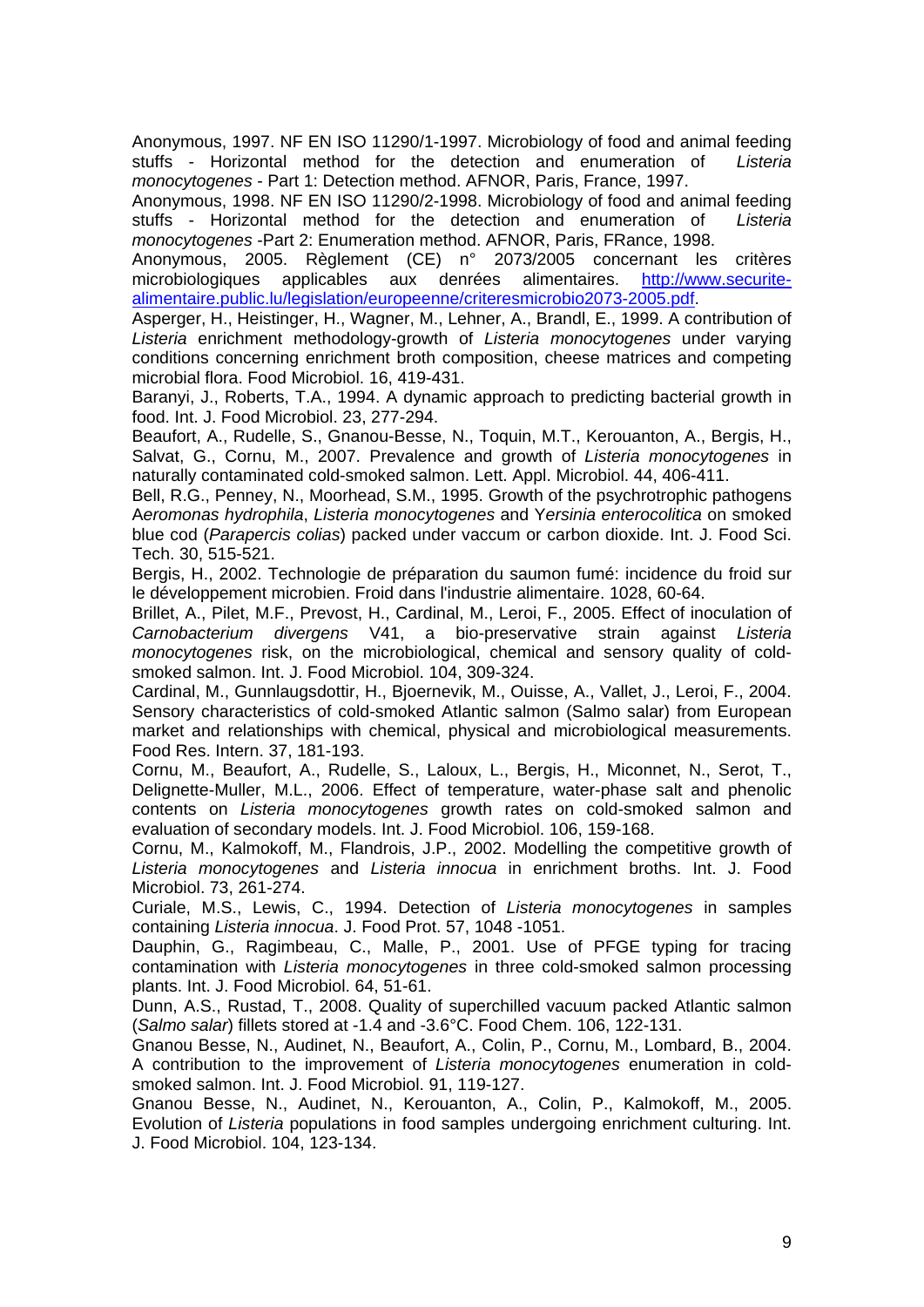Lee, C.M., Toledo, R.T., 1984. Comparison of shelf life and quality of mullet stored at zero and subzero temperature. J. Food Sci. 49, 317-322.

Leroi, F., Joffraud, J.J., Chevalier, F., 2000. Effect of salt and smoke on the microbiological quality of cold-smoked salmon during storage at 5 degrees C as estimated by the factorial design method. J. Food Prot. 63, 502-508.

Leroi, F., Joffraud, J.J., Chevalier, F., Cardinal, M., 2001. Research of quality indices for cold-smoked salmon using a stepwise multiple regression of microbiological counts and physico-chemical parameters. J. Appl. Microbiol. 90, 578-587.

Markkula, A., Autio, T., Lunden, J., Korkeala, H., 2005. Raw and processed fish show identical *Listeria monocytogenes* genotypes with pulsed-field gel electrophoresis. J. Food Prot. 68, 1228-1231.

Midelet-Bourdin, G., Leleu, G., Malle, P., 2007. Evaluation of the international reference methods NF EN ISO 11290-1 and 11290-2 and an in-house method for the isolation of *Listeria monocytogenes* from retail seafood products in france. J. Food Prot. 70, 891-900.

Petran, R.L., Swanson, K.M.J., 1993. Simultaneous growth of *Listeria monocytogenes* and *Listeria innocua*. J. Food Prot. 56, 616 - 618.

Stone, H., Sidel, J., Oliver, S., Woolsey, A., Singleton, R.C., 1974. Sensory evaluation by quantitative descriptive analysis. Food Technol. 28, 24-34.

van Spreekens, K.J.A., 1974. The suitability of a modification of Long and Hammer's medium for the enumeration of more fastidious bacteria from fisheries products. Archiv. Lebensmittelhyg. 25, 213-219.

# **Figures**

12 products conserved 28 days at –2°C (SC28) then 10 days at +4 °C then 18 days at +8°C

Analyzed of 3 products at:

- SC28W0
- SC28W2
- SC28W3
- SC28W4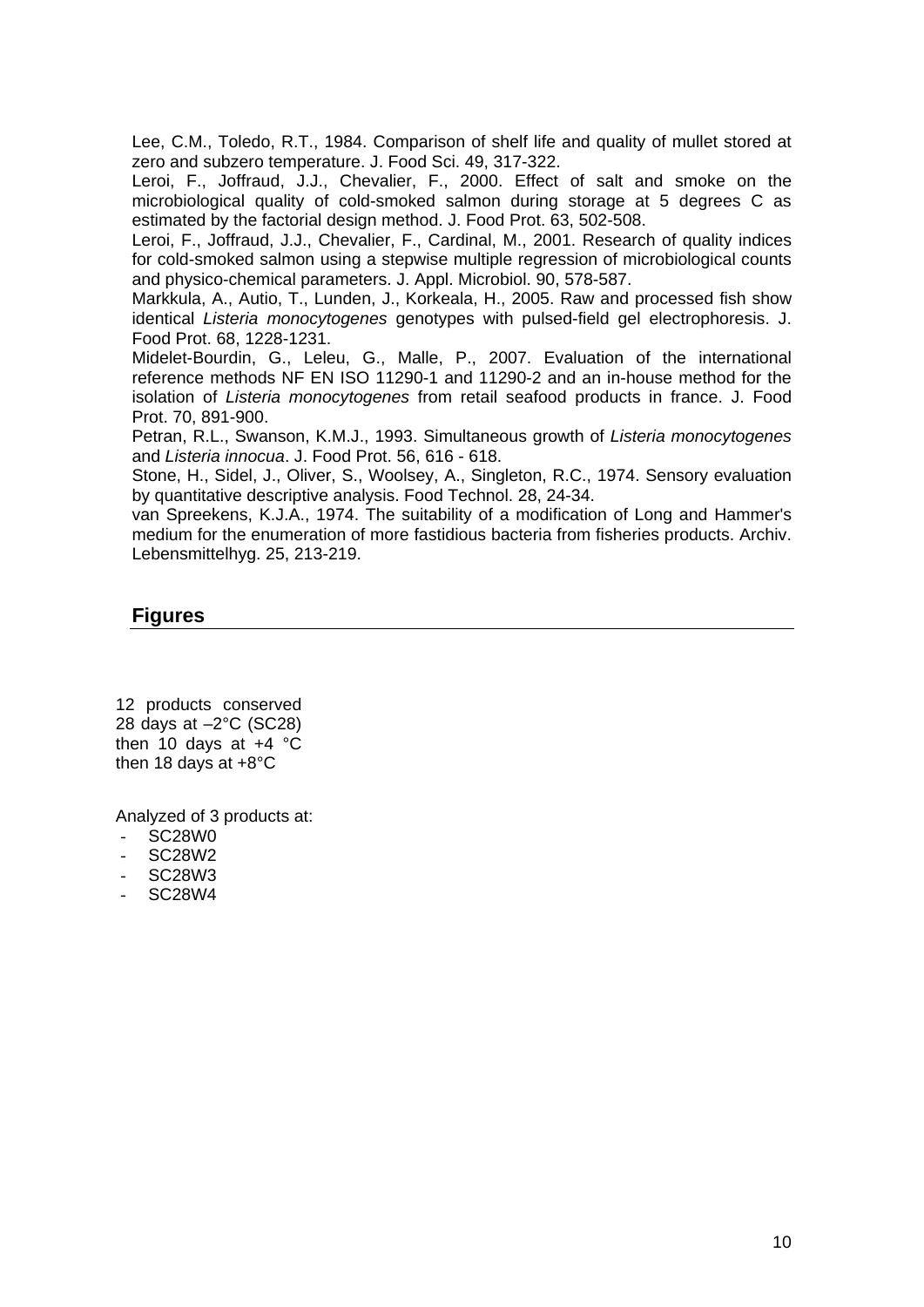

Fig. 1. Storage temperatures of cold-smoked salmon samples and days of their analysis C: sample storage at 4 °C/10 d + 8 °C/18 d (control), SC14: sample storage at −2 °C/14 d + 4 °C/10 d + 8 °C/18 d, SC28: sample storage at −2 °C/28 d + 4 °C/10 d + 8 °C/18 d, W: week of analysis.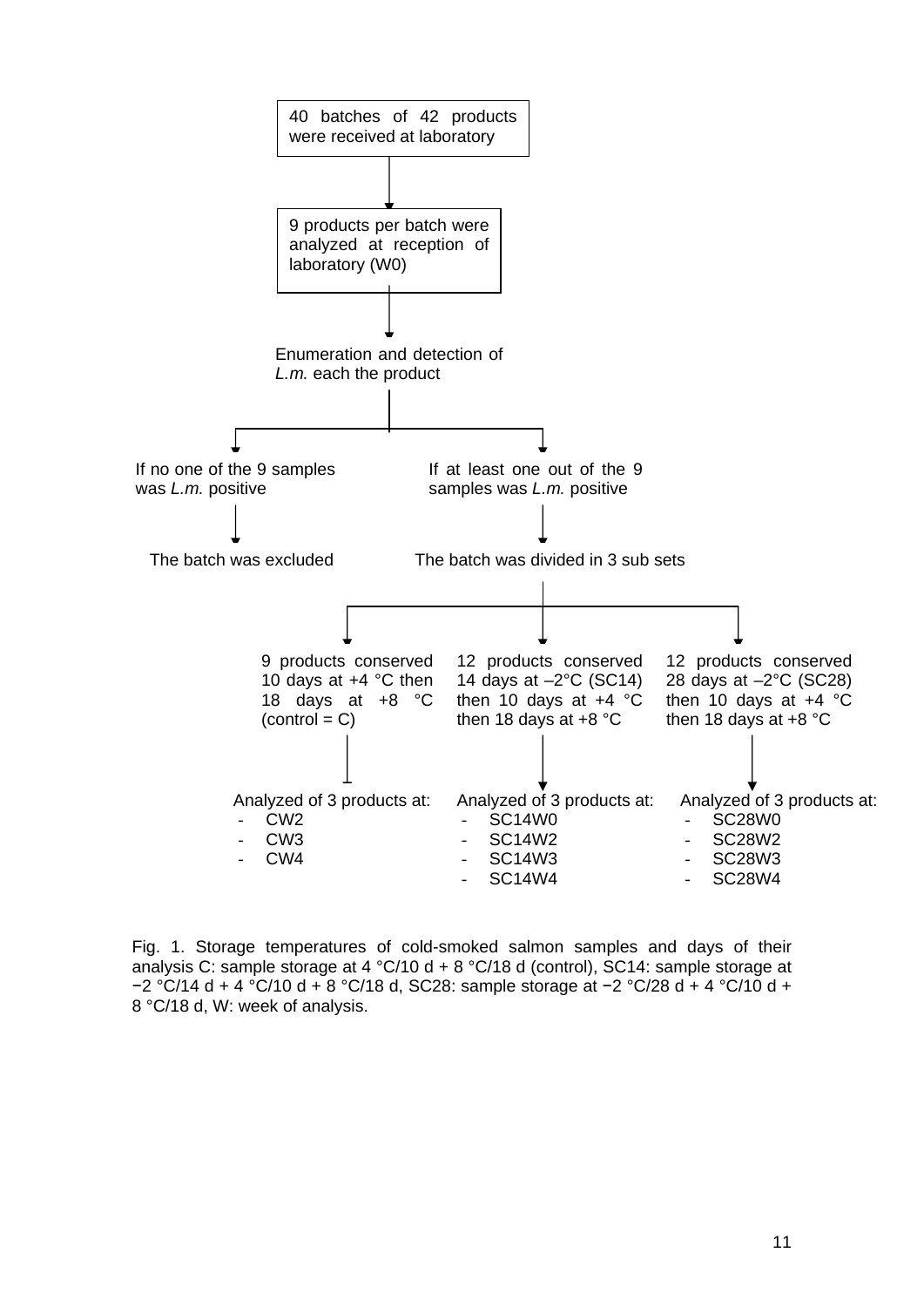

Fig. 2. Number of samples positive for *L. monocytogenes* as a function of the week of analysis (at W0, *n* = 360 for total number of samples analyzed and *n* = 99 for the total number of samples analyzed for 11 positives batches and *n* = 33 for other weeks of analysis). C: sample storage at  $4 \degree C/10 \text{ d} + 8 \degree C/18 \text{ d}$  (control), SC14: sample storage<br>at  $-2 \degree C/14 \text{ d} + 4 \degree C/10 \text{ d} + 8 \degree C/18 \text{ d}$ . SC28: sample storage at at −2 °C/14 d + 4 °C/10 d + 8 °C/18 d, SC28: sample storage at −2 °C/28 d + 4 °C/10 d + 8 °C/18 d, W: week of analysis.



Fig. 3. *L. monocytogenes* contamination in naturally contaminated cold-smoked salmon samples (at W0, *n* = 99 for total number of samples analyzed in 11 positive batches and  $n = 33$  for other times of analysis). C: sample storage at  $4 \degree C/10 \text{ d} + 8 \degree C/18 \text{ d}$ (control), SC14: sample storage at −2 °C/14 d + 4 °C/10 d + 8 °C/18 d, SC28: sample storage at -2 °C/28 d + 4 °C/10 d + 8 °C/18 d, W: week of analysis.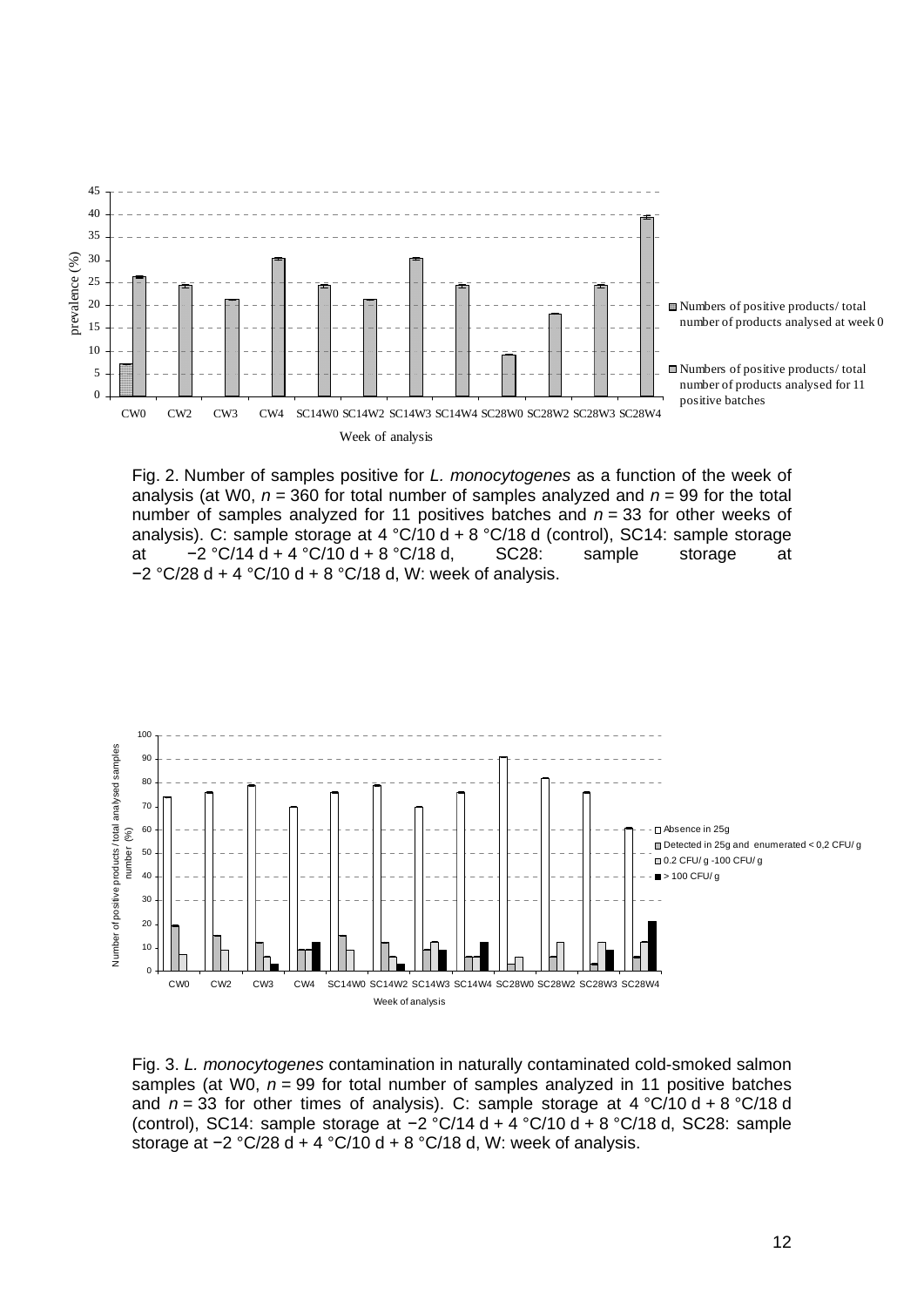

a : chilling effect was significant (*P<*0.05) between control and SC28 sample

Fig. 4. Effect of superchilling on the organoleptic descriptors of odors and appearance in cold-smoked salmon after two and four weeks of refrigerated storage. a: chilling effect was significant (*P*<0.05) between control and SC28 sample.

Fig. 3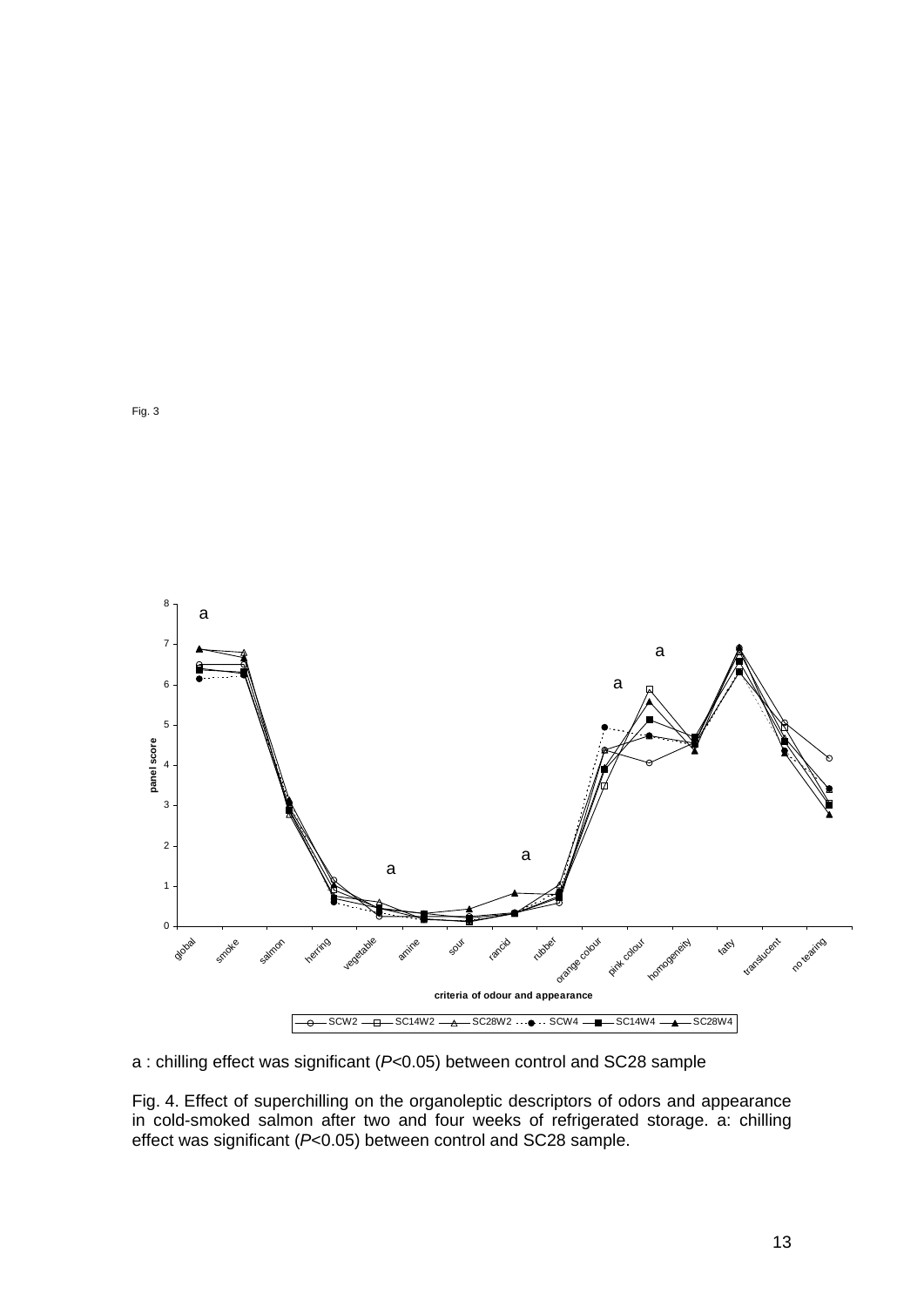# **Tables**

Table 1. Increase (log CFUg-1) of *L. monocytogenes* TQA 131 on artificially contaminated samples of cold-smoked salmon during the storage at 4 °C for 10 days and at 8 °C for 18 days (W: week of analysis)

| Cold<br>stiffening phase | salt | <b>Water- Superchilling</b><br>duration<br>(days) | days           |                | <b>Storage</b><br>4 °C for 10 days and at 8 °C for 18 |           |
|--------------------------|------|---------------------------------------------------|----------------|----------------|-------------------------------------------------------|-----------|
|                          |      |                                                   | W <sub>0</sub> | W <sub>2</sub> | W <sub>3</sub>                                        | <b>W4</b> |
|                          |      |                                                   |                |                |                                                       |           |
| CS-                      | WPS- | $\mathbf 0$                                       | $\mathbf 0$    | 1.73           | 4.1                                                   | 4.69      |
| CS-                      | WPS- | 14                                                | $-0.4$         | 1.91           | 2.09                                                  | 3.84      |
| CS-                      | WPS- | 28                                                | 0.47           | 2.85           | 4.57                                                  | 5.11      |
| CS-                      | WPS+ | $\mathbf 0$                                       | $\overline{0}$ | 0.59           | 1.7                                                   | 2.31      |
| CS-                      | WPS+ | 14                                                | $-0.33$        | 2.28           | 2.56                                                  | 4.5       |
| CS-                      | WPS+ | 28                                                | $-0.3$         | 1.35           | 2.49                                                  | 4.1       |
| $CS+$                    | WPS- | $\mathbf 0$                                       | $\overline{0}$ | 1.54           | 2.96                                                  | 4.73      |
| $CS+$                    | WPS- | 14                                                | $-0.11$        | 1.05           | $\overline{4}$                                        | 5.13      |
| $CS+$                    | WPS- | 28                                                | $-0.1$         | 2.98           | 5.6                                                   | 6.51      |
| $CS+$                    | WPS+ | $\bf{0}$                                          | 0.12           | 1.04           | 1.83                                                  | 2.61      |
| $CS+$                    | WPS+ | 14                                                | $-0.07$        | 2.42           | 4.04                                                  | n.t.      |
| $CS+$                    | WPS+ | 28                                                | $\mathbf 0$    | 1.21           | n.t.                                                  | 2.6       |

CS: cold stiffening; CS-: without cold stiffening; CS+: with cold stiffening

WPS: water-salt phase; WPS-: 5.02 g/100 ml; WPS+: 6.27 g/100 ml

n.t.: not tested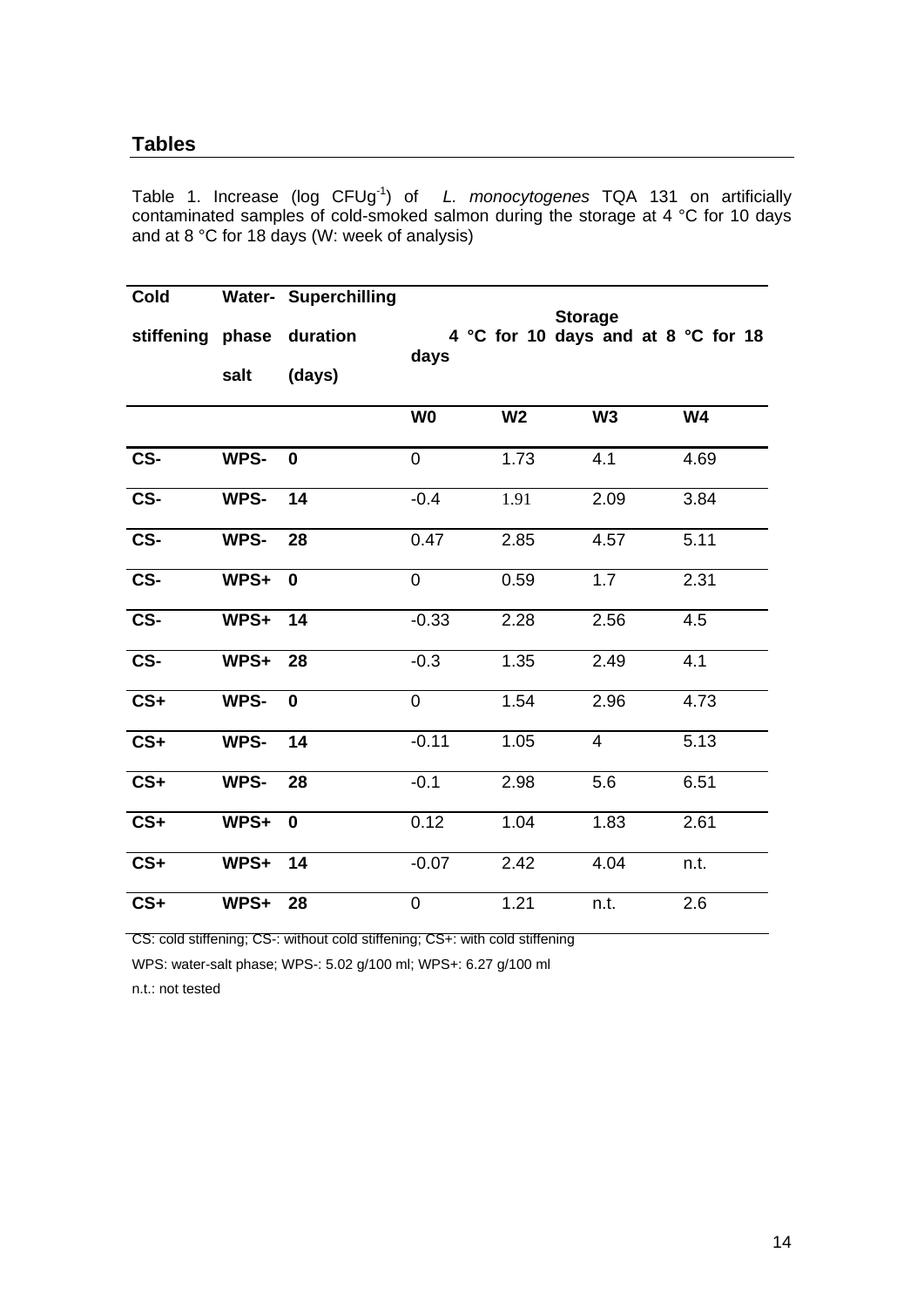Table 2. Increase (log CFUg-1) of *L. monocytogenes* TQA 172 in artificially contaminated samples of smoked salmon during the storage at 4 °C for 10 days and at 8 °C for 18 days (W: week of analysis).

| Cold                    |      | <b>Water- Superchilling</b> |                |                | <b>Storage</b> |                                     |
|-------------------------|------|-----------------------------|----------------|----------------|----------------|-------------------------------------|
| stiffening phase        |      | duration                    | days           |                |                | 4 °C for 10 days and at 8 °C for 18 |
|                         | salt | (days)                      |                |                |                |                                     |
|                         |      |                             | W <sub>0</sub> | W <sub>2</sub> | W <sub>3</sub> | <b>W4</b>                           |
| CS-                     | WPS- | $\mathbf 0$                 | 0.22           | 0.63           | 1.08           | 1.43                                |
| CS-                     | WPS- | 14                          | $-0.04$        | 0.62           | 1.67           | 3.39                                |
| $CS-$                   | WPS- | 28                          | $-0.39$        | 0.64           | 1.67           | 2.79                                |
| CS-                     | WPS+ | 0                           | 0              | 0.31           | 0.96           | 1.34                                |
| CS-                     | WPS+ | 14                          | 0.08           | 1.19           | 1.58           | 2.69                                |
| $\overline{\text{CS-}}$ | WPS+ | 28                          | $-0.48$        | 0.62           | 0.94           | 2.03                                |
| $CS+$                   | WPS- | $\bf{0}$                    | $-0.1$         | 0.01           | 0.73           | 0.92                                |
| $CS+$                   | WPS- | 14                          | 0.39           | n.t.           | n.t.           | n.t.                                |
| $CS+$                   | WPS- | 28                          | $-0.06$        | 1.16           | 2.15           | 3.34                                |
| $CS+$                   | WPS+ | $\bf{0}$                    | 0              | 0.36           | 0.93           | 1.6                                 |
| $CS+$                   | WPS+ | 14                          | $-0.12$        | 0.6            | 1.9            | 3.9                                 |
| $CS+$                   | WPS+ | 28                          | $-0.31$        | 0.71           | 1.34           | 2.02                                |

CS: cold stiffening; CS-: without cold stiffening; CS+: with cold stiffening

WPS: water-salt phase; WPS-: 5.02 g/100 ml; WPS+: 6.27 g/100 ml

Table 3. Influence of four parameters on the increase of *Listeria monocytogenes* during storage at above 0 °C (4 °C for 10 days, then 8 °C for 18 days).

| 4.1.1. Significance (P value) of parameters |                |    |    |  |  |
|---------------------------------------------|----------------|----|----|--|--|
| W0                                          | W <sub>2</sub> | W3 | W4 |  |  |